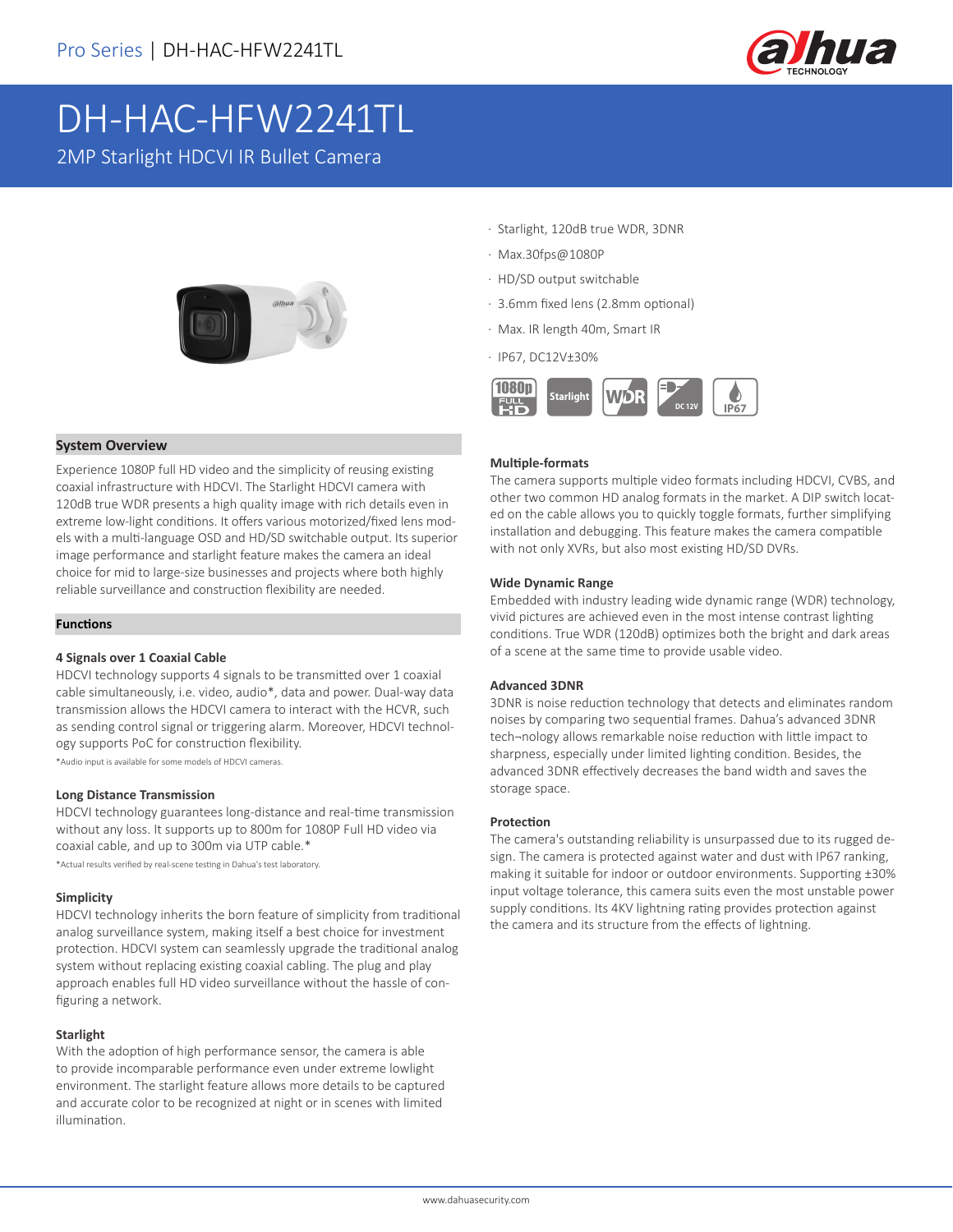# Pro Series | DH-HAC-HFW2241TL

# **Technical Specification**

| r<br>L<br>ΗF<br>$\cdot$ – |
|---------------------------|
|---------------------------|

| Image Sensor                | 1/2.8 inch CMOS                                    |
|-----------------------------|----------------------------------------------------|
| <b>Effective Pixels</b>     | 1920 (H)×1080 (V), 2MP                             |
| Electronic Shutter Speed    | PAL: 1/3s-1/100000s<br>NTSC: 1/4s-1/100000s        |
| Minimum Illumination        | 0.004Lux/F2.0, 30IRE, 0Lux IR on                   |
| Fill Light Kind             | IR.                                                |
| Fill Light Working Distance | 40 m (131 ft)                                      |
| IR On/Off Control           | Auto; manual                                       |
| IR LED Number               | $\mathfrak{D}$                                     |
| Pan/Tilt/Rotation Range     | Pan: 0°-355°<br>Tilt: 0°-180°<br>Rotation: 0°-355° |

| <b>Electronic Defog</b>      | Yes                                                                                                                               |
|------------------------------|-----------------------------------------------------------------------------------------------------------------------------------|
| Digital Zoom                 | 4x                                                                                                                                |
| Mirror                       | Off/On                                                                                                                            |
| Privacy Masking              | Off/On (8 area, rectangle)                                                                                                        |
| Certifications               |                                                                                                                                   |
| Certifications               | CE (EN55032, EN55024, EN50130-4)<br>FCC (CFR 47 FCC Part 15 subpartB, ANSI C63.4-2014)<br>UL (UL60950-1+CAN/CSA C22.2 No.60950-1) |
| Port                         |                                                                                                                                   |
| Video Output                 | Video output choices of CVI/TVI/AHD/CVBS by one<br><b>BNC</b> port                                                                |
| Power                        |                                                                                                                                   |
| Power Supply                 | 12V ±30% DC                                                                                                                       |
| Power Consumption            | Max 4.1W (12V DC, IR on)                                                                                                          |
| Environment                  |                                                                                                                                   |
| <b>Operating Temperature</b> | -40°C to +60°C (-40°F to +140°F);<br><95% (non-condensation)                                                                      |
| Storage Temperature          | -40°C to +60°C (-40°F to +140°F);<br><95% (non-condensation)                                                                      |
| Protection Grade             | <b>IP67</b>                                                                                                                       |
| Structure                    |                                                                                                                                   |
| Casing                       | Metal front face + plastic main body + plastic bracket                                                                            |
| <b>Dimensions</b>            | 198.9 mm × 80.2 mm × 76.2 mm (7.83" × 3.16" × 3.00")                                                                              |
| Net Weight                   | 0.29kg (0.64lb)                                                                                                                   |
| Gross Weight                 | 0.44kg (0.97lb)                                                                                                                   |

| Lens Type                                                                                                                                              |         | Fixed-focal        |                   |                             |                             |
|--------------------------------------------------------------------------------------------------------------------------------------------------------|---------|--------------------|-------------------|-----------------------------|-----------------------------|
| Mount Type                                                                                                                                             |         | M12                |                   |                             |                             |
| Focal Length                                                                                                                                           |         | 2.8mm; 3.6mm       |                   |                             |                             |
| Max. Aperture                                                                                                                                          | F2.0    |                    |                   |                             |                             |
| 2.8mm: 121° x 102° x 57° (diagonal x horizontal x<br>vertical)<br>Angle of View<br>3.6mm: 103.6° x 86.9° x 46.3° (diagonal x horizontal x<br>vertical) |         |                    |                   |                             |                             |
| Iris Type                                                                                                                                              |         | Fixed iris         |                   |                             |                             |
| Close Focus Distance                                                                                                                                   |         | 500 mm/900 mm      |                   |                             |                             |
|                                                                                                                                                        | I ens   | Detect             | Observe           | Recognize                   | Identify                    |
| DORI<br>Distance                                                                                                                                       | $2$ 8mm | 38.6 m<br>(127 ft) | 15.4 m<br>(51 ft) | 7.7 <sub>m</sub><br>(25 ft) | 3.9 <sub>m</sub><br>(13 ft) |
|                                                                                                                                                        | 3.6mm   | 55.2 m<br>(181 ft) | 22.1 m<br>(73ft)  | 11.0 m<br>(36ft)            | 5.5 <sub>m</sub><br>(18ft)  |

## Video

| Frame Rate      | CVI<br>PAL: 1080P@25fps, 720P@25fps, 720P@50fps;<br>NTSC: 1080P@30fps, 720P@30fps, 720P@60fps<br>$AHD^.$<br>PAL: 1080P@25fps, 720P@25fps;<br>NTSC: 1080P@30fps, 720P@30fps<br><b>TVI-</b><br>PAL: 1080P@25fps, 720P@25fps, 720P@50fps;<br>NTSC: 1080P@30fps, 720P@30fps, 720P@60fps<br><b>CVBS</b><br>PAL: 960 × 576H;<br>$NTSC·960 \times 480H$ |
|-----------------|--------------------------------------------------------------------------------------------------------------------------------------------------------------------------------------------------------------------------------------------------------------------------------------------------------------------------------------------------|
| Resolution      | 1080P (1920×1080); 720P (1280×720); 960H (704×<br>576/704×480)                                                                                                                                                                                                                                                                                   |
| <b>BLC</b>      | BLC/HLC/WDR                                                                                                                                                                                                                                                                                                                                      |
| <b>WDR</b>      | 120dB/WDR                                                                                                                                                                                                                                                                                                                                        |
| White Balance   | Auto; manual                                                                                                                                                                                                                                                                                                                                     |
| Gain Control    | Auto; manual                                                                                                                                                                                                                                                                                                                                     |
| Noise Reduction | 2D & 3D NR                                                                                                                                                                                                                                                                                                                                       |
| Smart IR        | Yes                                                                                                                                                                                                                                                                                                                                              |